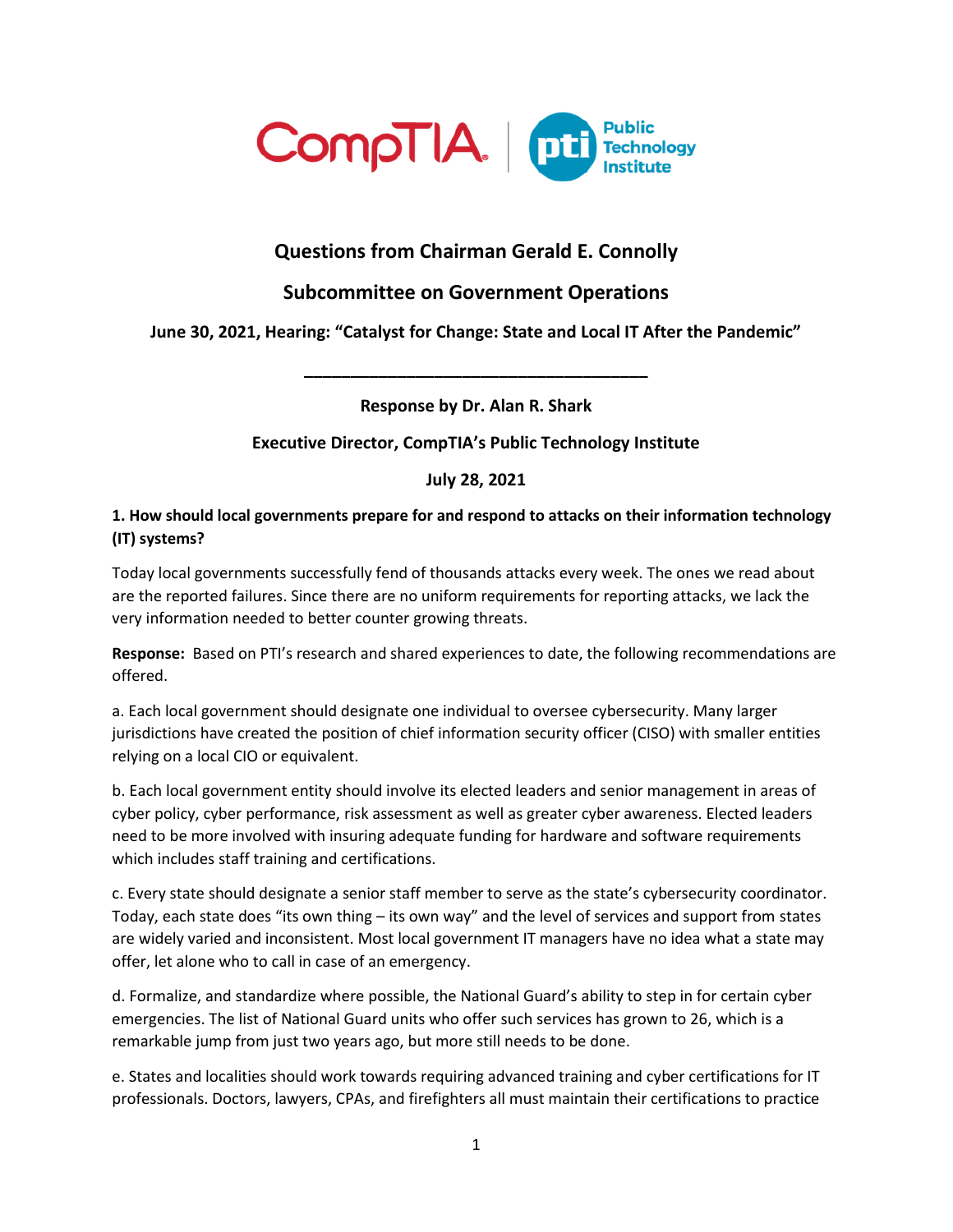their profession. Given the huge amounts of critical and confidential data entrusted to local governments, it is imperative that our IT professionals are encouraged – if not required to be certified (and recertified) in cyber and network security.

f. All state and local governments should be both encouraged and required to report all "significant" breaches and hacks to a central federal authority, i.e., CISA, FBI, MS-ISAC, etc.

g. States, with the help of the federal government, should consider certifying all local governments for cybersecurity best practices, expertise, and cyber resilience. Such a certification would be similar to how health facilities, institutions of higher learning, and other public institutions to provide both a framework for compliance as well as helping to ensure that local governments are utilizing the best practice for prevention as well as remediation if something does go wrong. The closest thing we have standards and certification of an entity, rests in the pre-qualification process of insurance companies offering cyber insurance as well as public auditing firms who have increasingly begun to look at cyber practices and record and data integrity.

## **2. Are grant programs administered through the Federal Emergency Management Agency and other federal agencies to address acts of terrorism including cyberattacks sufficient to update state and local IT systems? Why or why not?**

**Response**: When asked, IT professionals are often kept in the dark as to what federal agencies provides needed help in the areas of cybersecurity preventions and remediation. This is true of many Federal programs that do not find there way to the local level. Traditionally, senior public managers tasked with tracking federal funding opportunities do so without any communications from IT professionals at the local level. Hence IT professionals are left out of funding strategies and helping with the articulation of needs.

The best source for help comes from the MS-ISAC funded by the Department of Homeland Security (DHS) But while all 50 states are members, only a small percentage of U.S. territories, tribal nations, and local governments are represented in MS-ISAC membership. Every local government should be and required to join. Over the years, PTI has been a strong supporter of MS-ISAC and whose logo endorsing it appears on their home page. We view this as the primary place to see what is happening across the nation and take advantaged of the many valuable and free cyber information and cyber tools.

In summary, the Federal government has often struggled to provide information that reached local governments – often relying on State governments to fulfill this critical informational mission. Judging from the response PTI members have voiced – more direct communication must be considered. Here is where local government institutions, such as PTI and the International City/County Management Association, can play a key communications outreach role.

# **3. How might federal grant programs to assist state and local governments in fortifying their IT systems be improved?**

**Response:** As mentioned above in response to question two, the federal government has often struggled to provide information directly to local governments, instead typically relying on state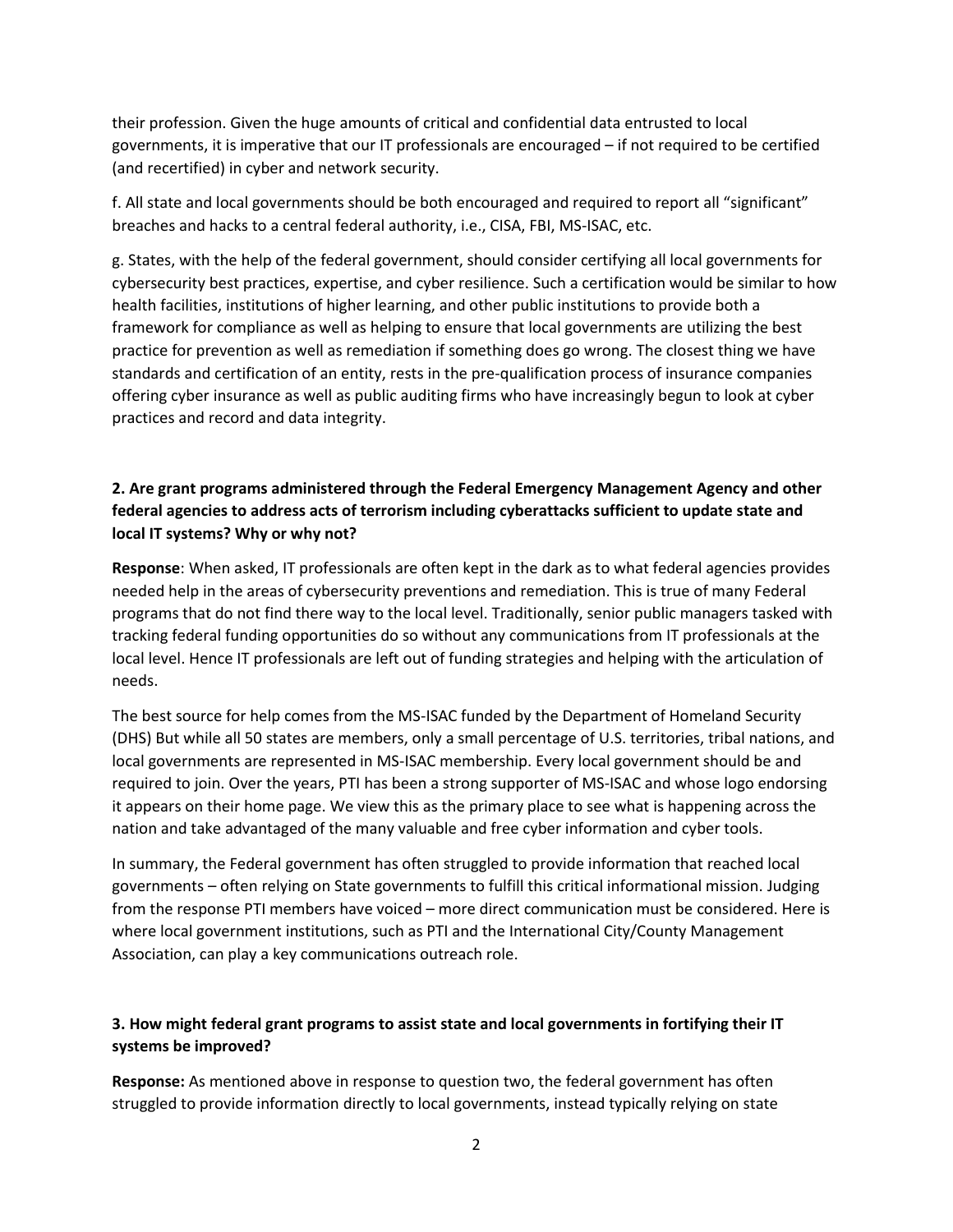governments to fulfill this critical informational mission. PTI members believe more direct communication between the federal government and localities must be considered. This would be beneficial in providing programs better suited for local governments that list specific categories for cybersecurity improvement. Additionally, the federal government could consider leaving a category open for "innovation" and encourage responding jurisdictions to justify using federal funding for innovative approaches that could be replicable elsewhere. Money for CARES and ARP were quite general and flexible – but there was nothing specified in having some of it go towards cybersecurity.

### **4. Would a formalized forum for collaboration across levels of government similar to the Advisory Commission on Intergovernmental Relations have been helpful throughout the pandemic? Why?**

**Response:** Having a formalized forum for collaboration across all levels of government would have been helpful throughout the pandemic. The need to communicate across and through lines of government at all levels has always existed – but the pandemic served as an accelerant for the need for more information and help across all levels of government. Improved and established lines of communication could have led to improved coordination of citizen-facing services, better identification of critical resource unmet needs and requirements, improved communication regarding federal and state resources, improved communication about cyber threat activities and known remedies, and finally, more detailed information about federal programs aimed at assisting state and local governments.

## **5. Would a permanent formalized forum for intergovernmental deliberation be beneficial to both government and the public it serves? If so, how?**

**Response:** There has always been an ongoing need for a formalized role for intergovernmental relations. This was highlighted during the pandemic when communications between and among all levels of government occurred in an ad hoc manner. An ongoing, robust intergovernmental forum requires a well-reasoned governance plan with established roles and responsibilities throughout. This is very well addressed in the currently proposed legislation, H.R. 3883 as proposed in the current session of Congress. It is my hope this Bill ultimately passes and becomes law.

Prior to 1996, the Advisory Commission on Intergovernmental Relations (ACIR) served as both a forum for intergovernmental dialogue and as a neutral analytical commission, much like the Congressional Budget Office that published reports and guidance on how to create partnerships across the different levels of government. Today with the growing sophistication of technology and policy there has never been a greater need to restore and improve upon the ACIR. Based on my personal experience, I would strongly support H.R. 3883, the Restore the Partnership Act in its current form.

Finally, there is one significant difference that makes the latest initiative more promising is the growth of broadband and collaboration tools that are now commonly utilized by government officials found in all levels of government.

## **6. How can and should local governments most effectively leverage the Coronavirus State and Local Fiscal Recovery Fund?**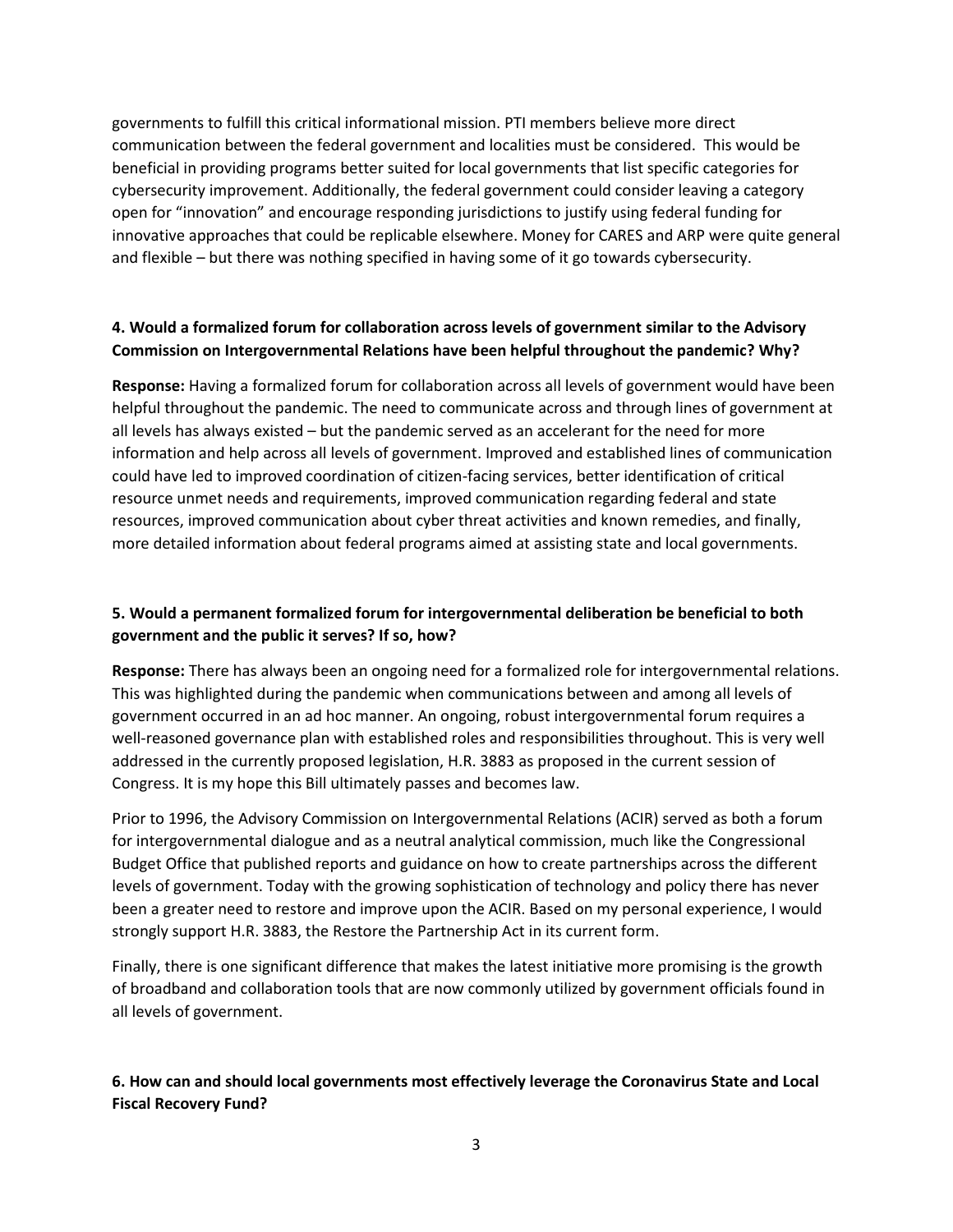**Response:** Much by way of the *Coronavirus State and Local Fiscal Recovery Fund* is still unfolding – at least when it comes to local governments. Focusing solely on cyber needs, we strongly believe local governments need to focus resources beyond hardware and software solutions and include also the human-factors that can go along way towards better fighting cyber threats. The pandemic exposed numerous deficiencies – including the lack of trained or certified IT staff to help counter the enormous burdens placed on IT system integrity. IT staff have evolved into a profession and like any worthy profession there is an on-going need to train and certify just as is expected with public safety, pilots, CPA's and more. The pace of change in IT is nothing short of dizzying and requires the need for staff professionals to keep up on the latest tech developments.

There are numerous certification programs from which to choose including such broad areas as IT fundamentals, cybersecurity, cloud, infrastructure, and professional skills. More must be done to encourage current IT professionals by supporting IT certifications and other forms of IT training and development. Research has found that when government entities are viewed as investing in their professional staff – a greater sense of commitment, job satisfaction, and increased productivity can be expected.

Research has also show there is an IT manpower gap that was further exacerbated by the pandemic. Making matters worse is the fact as the economy recovers many IT professionals are leaving local government for higher paying jobs in the growing private sector.

Apprenticeships can play a role in growing the next generation of talent in these government IT departments. They increase retention, attract diverse talent, and provide a reliable talent development strategy. To date CompTIA has played a leadership role in promoting apprenticeships in IT.

Today's economy is increasingly dependent on the technology industry to generate economic growth and the skills gap is a significant hurdle. In 2020, the technology industry contributed nearly \$2 trillion to the U.S. economy and employed more than 12 million workers. However, there were also nearly 4 million tech job openings. These findings, coupled with the recent calls by the White House to build a diverse and accessible talent pipeline to strengthen our nation's supply chains, demonstrate the urgent need for Congress to work quickly to address this important matter.

CompTIA supports the Championing Apprenticeships for New Careers and Employees in Technology (CHANCE in Tech) Act. The CHANCE in Tech Act would make commonsense reforms to the Department of Labor's registered apprenticeship program, creating jobs and economic growth. The current proposal would create technology apprenticeships and help forge public-private partnerships to serve as intermediaries between employers participating in the registered apprenticeship program, industry, training partners, and government entities. Each intermediary would assess and train potential apprentices in coordination with local and regional workforce demands. The intermediaries would lessen the regulatory burden on participating employers by tracking success indicators and managing other reporting requirements. Collectively, the CHANCE in Tech would better align workforce upskilling with local and regional demands and provide an alternative pathway into the tech workforce for countless Americans.